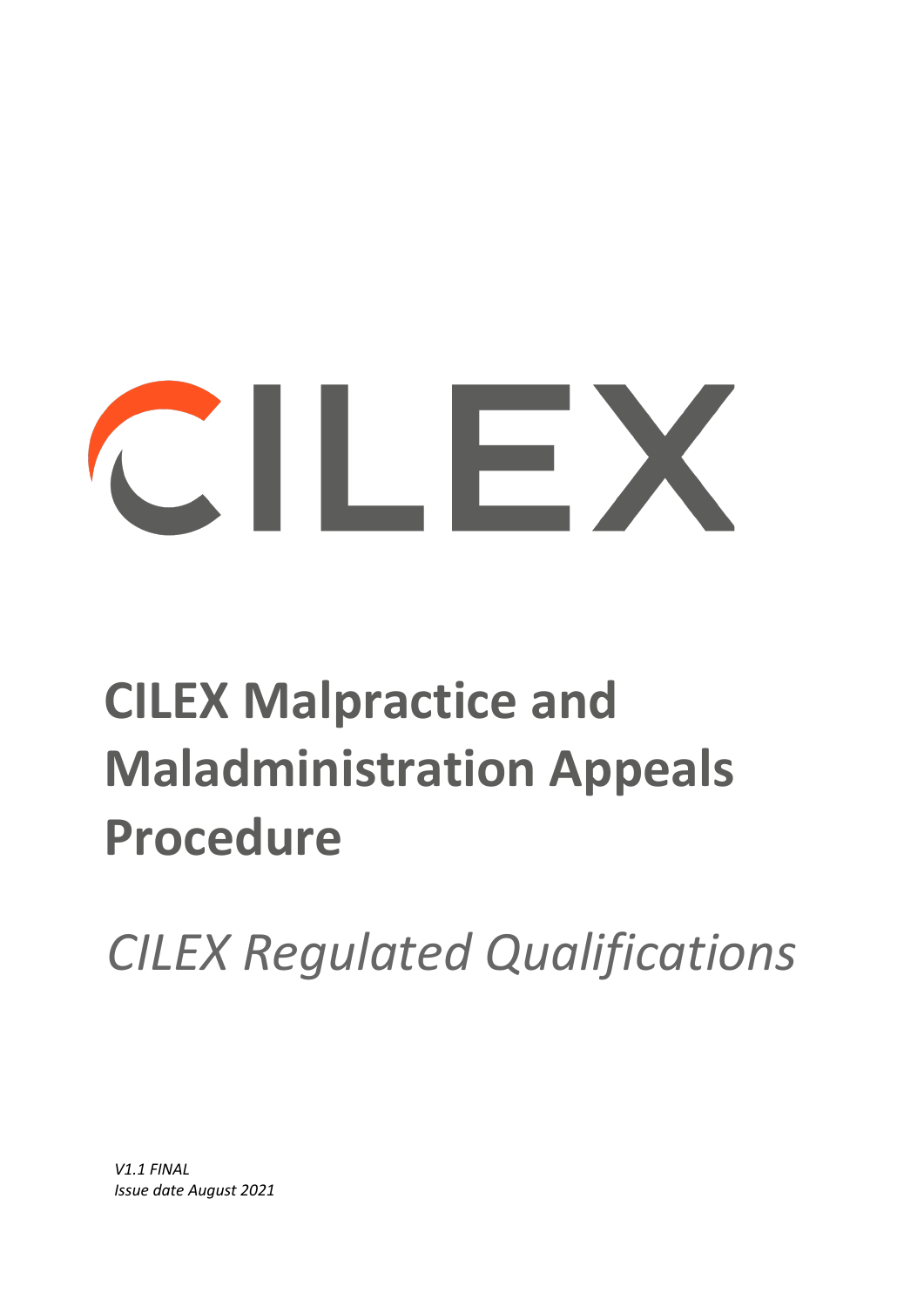#### **Introduction**

1. This procedure describes the way in which CILEX implements its Appeals Policy - CILEx Regulated Qualifications for malpractice or maladministration appeals. This procedure should be read in conjunction with the CILEX Malpractice and Maladministration Policy – CILEX Regulated Qualifications, the CILEX Malpractice and Maladministration Procedure – CILEX Regulated Qualifications and the CILEX Sanctions Policy – CILEX Regulated Qualifications.

#### **Scope**

2. This procedure applies to CILEX learners, Heads of Training Providers, other accredited training provider staff and associated contractors, for example invigilators and CILEX staff and  $3<sup>rd</sup>$  party contractors involved in appeals.

#### **Who can appeal?**

- 3. A learner, or a Head of Training Provider acting on behalf of a learner, may appeal a decision to impose a sanction/sanctions on a learner following an investigation into malpractice or maladministration.
- 4. A Head of Training Provider may appeal a decision to impose a sanction/sanctions on a CILEX accredited training provider or an accredited training provider member of staff, following an investigation into malpractice or maladministration.
- 5. An accredited training provider member of staff may appeal a decision to impose a sanction/sanctions on an accredited training provider member of staff following an investigation into malpractice or maladministration.

#### **How to appeal a decision**

- 6. A written request for an appeal must be made within 10 working days of the date of the correspondence from CILEX setting out the decision in relation to the malpractice /maladministration allegation and the associated sanction/s. This appeal deadline will normally be set out in the correspondence from CILEX.
- 7. Appellants must complete the online CILEX Appeals Form on the CILEX website to apply for an appeal. Appellants should attach copies of any documents on which the appellant proposes to rely for the purposes of the appeal. It is important that all relevant documentation is included at this point as there will be limited opportunities to submit additional information later in the process.

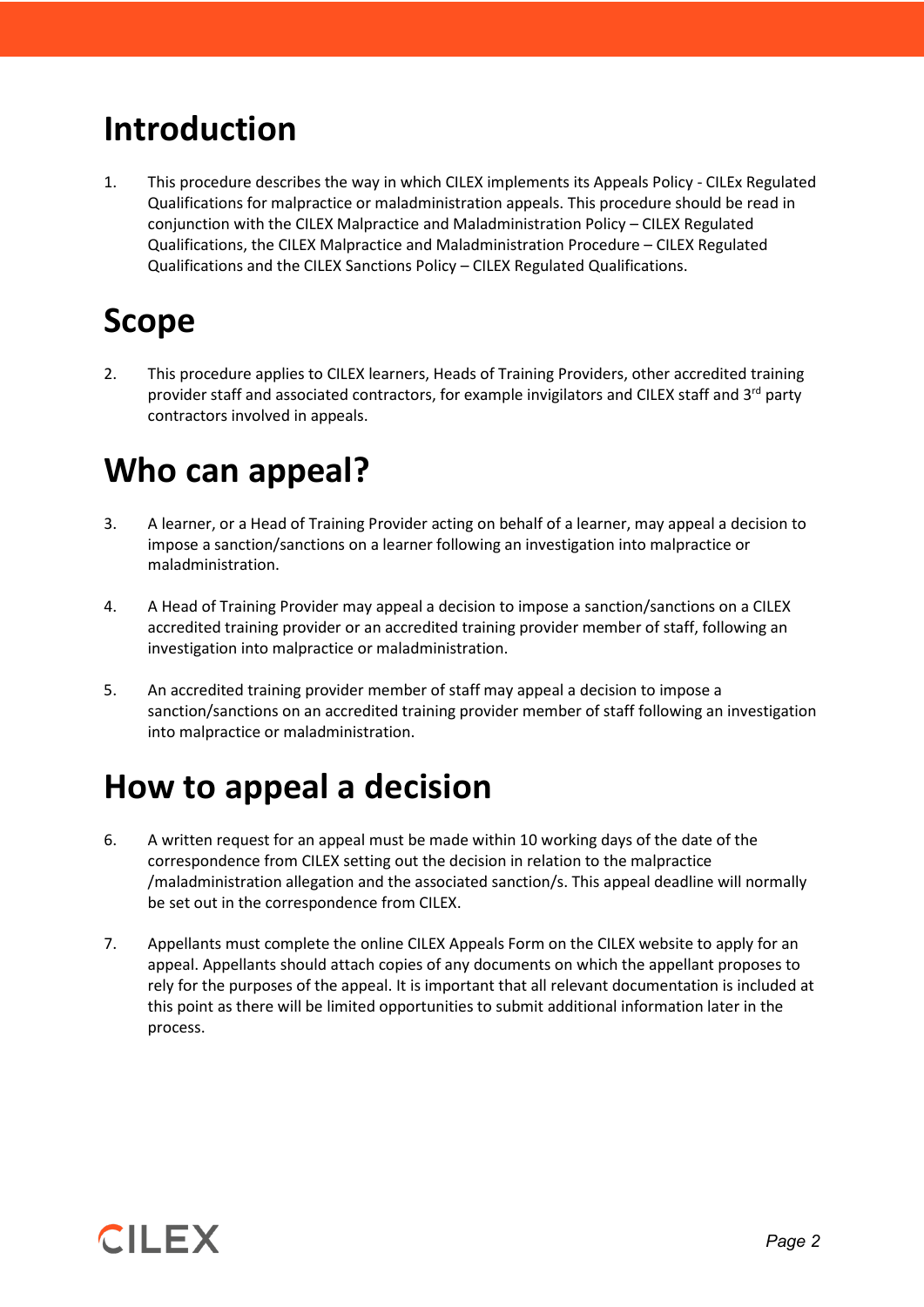#### **Grounds for appeal**

- 8. The appellant must set out the grounds on which they rely. The grounds must be reasonable and relate to the case in question. The following are examples of reasonable grounds:
	- the case was not dealt with in accordance with the published CILEX policy and procedure;
	- the decision was unreasonable in light of the evidence;
	- **the sanction was inconsistent with the CILEX Sanctions Policy.**
- 9. The following are examples which by themselves do not constitute grounds for an appeal:
	- the appellant regrets his/her actions;
	- the appellant has a previously unblemished record with CILEX (or other awarding organisations).
- 10. Requests for appeals are reviewed by a CILEX Officer. The grounds for appeal are checked for their validity. Subject to the grounds for appeal being valid, the appeal will be submitted for formal consideration by the CILEX Qualifications Appeals Panel.

# **Notice and arrangements for the CILEX Qualifications Appeals Panel hearing**

- 11. CILEX will decide whether the hearing of the CILEX Qualifications Appeals Panel will be held remotely (using video conferencing technology) or face-to-face.
- 12. The Clerk to the CILEX Qualifications Appeals Panel will as soon as reasonably practical organise a CILEX Qualifications Appeals Panel hearing. Where possible, CILEX seeks to hold the hearing within 30 days of receipt of the request for an appeal, subject to the availability of the appellant to attend the hearing on the proposed date. Appeal requests which are incomplete, for example omit documents upon which the appellant is intending to rely, will delay arrangements for the hearing.
- 13. The Clerk will contact the appellant to confirm whether the appellant wishes to attend the CILEX Qualifications Appeals Panel hearing prior to finalising a date for the hearing.
- 14. The Clerk will also make arrangements for a CILEX representative who was involved in, or oversaw, the investigation of the case to attend the hearing.
- 15. The appellant may be accompanied by a relative or friend. In such cases, the appellant must provide the Clerk with the name and address of the person to accompany them no later than 10 days before the date of the hearing.
- 16. Legal representation is not normally permitted at CILEX Qualification Appeals Panel hearings, as a CILEX Qualifications Appeals Panel hearing is not a legal function.
- 17. If the appellant wishes to be legally represented, this must be discussed with the Clerk before a hearing date is finalised. In the event that legal representation for the appellant is agreed, CILEX reserves the right to also be legally represented. CILEX will not be liable for any professional fees incurred by the appellant.

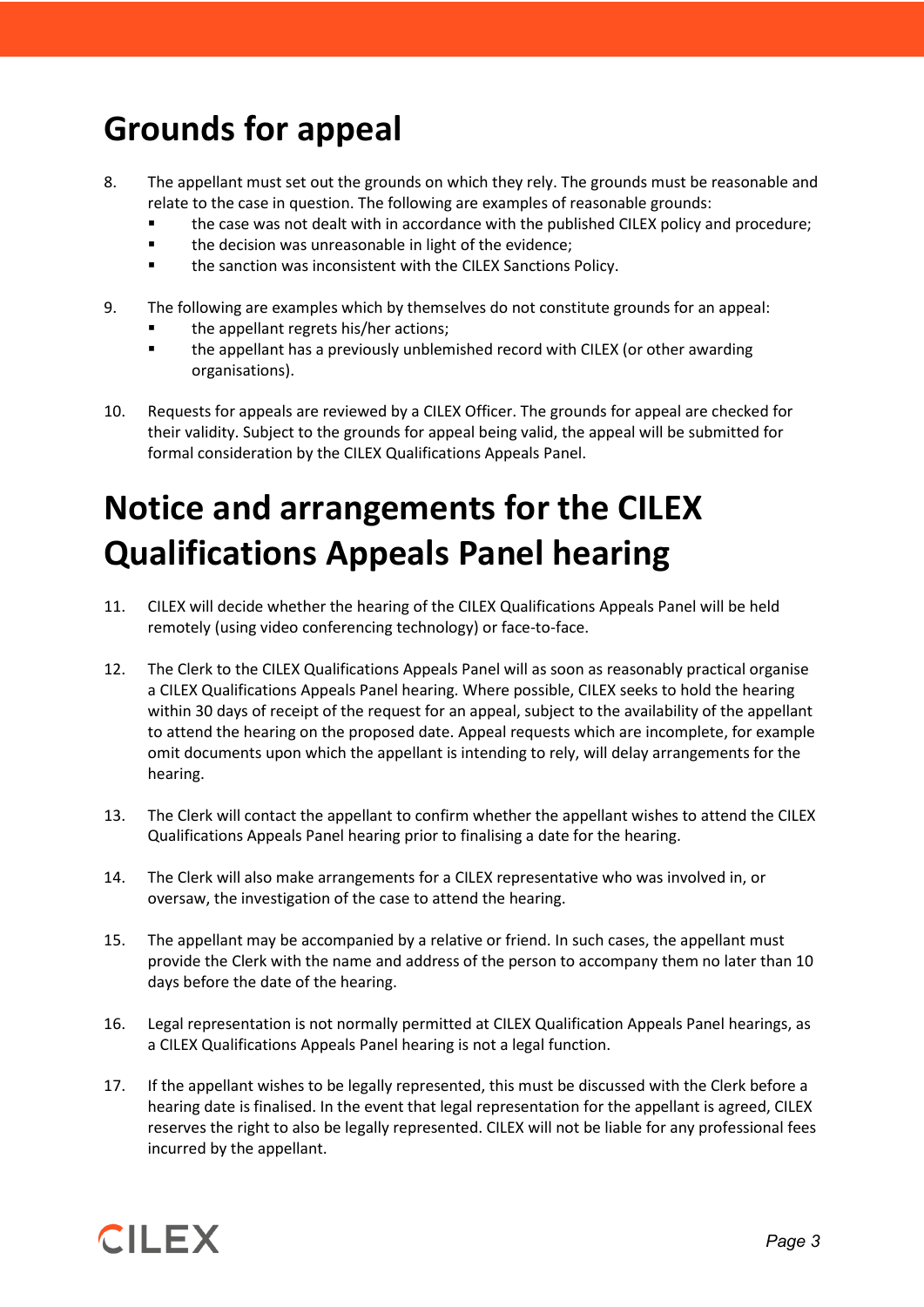### **CILEX Qualification Appeals Panel documentation**

- 18. The documentation presented to the CILEX Qualifications Appeals Panel will be:
	- the standard agenda for Panel hearings;
	- the documentation presented to the CILEX Qualifications Malpractice Panel, or the documentation considered by the Head of Awarding Organisation or CILEX Manager for cases where the appellant admitted malpractice/maladministration;
	- the record of the decision and rationale;
	- **the appellant's statement of the grounds of appeal;**
	- **the documents provided by the appellant on which the appellant is relying for the** purposes of the appeal.
- 19. Where any material is considered by CILEX to be of a confidential nature, CILEX may make any such material available to the CILEX Qualifications Appeals Panel under such circumstances as are necessary to protect the confidentiality of the material.
- 20. The Clerk will provide the CILEX Qualifications Appeals Panel, appellant and CILEX representative attending the hearing with the hearing documentation approximately 10 working days prior to the hearing.
- 21. It will not normally be possible for additional materials to be tabled by the appellant on the day of the hearing. The decision whether to allow any additional materials to be tabled will be made by the Chair at the hearing.

#### **CILEX Qualifications Appeals Panel**

- 22. The CILEX Qualifications Appeals Panel comprises three members appointed on a case-by-case basis in accordance with the CILEX Qualifications Appeals Panel Terms of Reference. Panel members are appointed based on their expertise and taking into consideration any potential conflicts of interest. A minimum of one of the members must be independent (i.e. not a member of CILEX staff, a CILEX assessor or an individual working for CILEX or otherwise connected to CILEX (including being a member of other CILEX boards, committees, and panels) for a minimum of 5 years).
- 23. A Chair is appointed in accordance with the CILEX Qualifications Appeals Panel Terms of Reference.
- 24. The Panel members attending a hearing must have no personal interest in the appeal(s) being considered. The Panel members cannot have been involved in the decision being appealed at an earlier stage.

#### **Conduct of hearings**

25. Panel hearings are held remotely (using video conferencing technology) or face-to-face at a venue arranged by CILEX. Face-to-face hearings will not be held outside the United Kingdom.

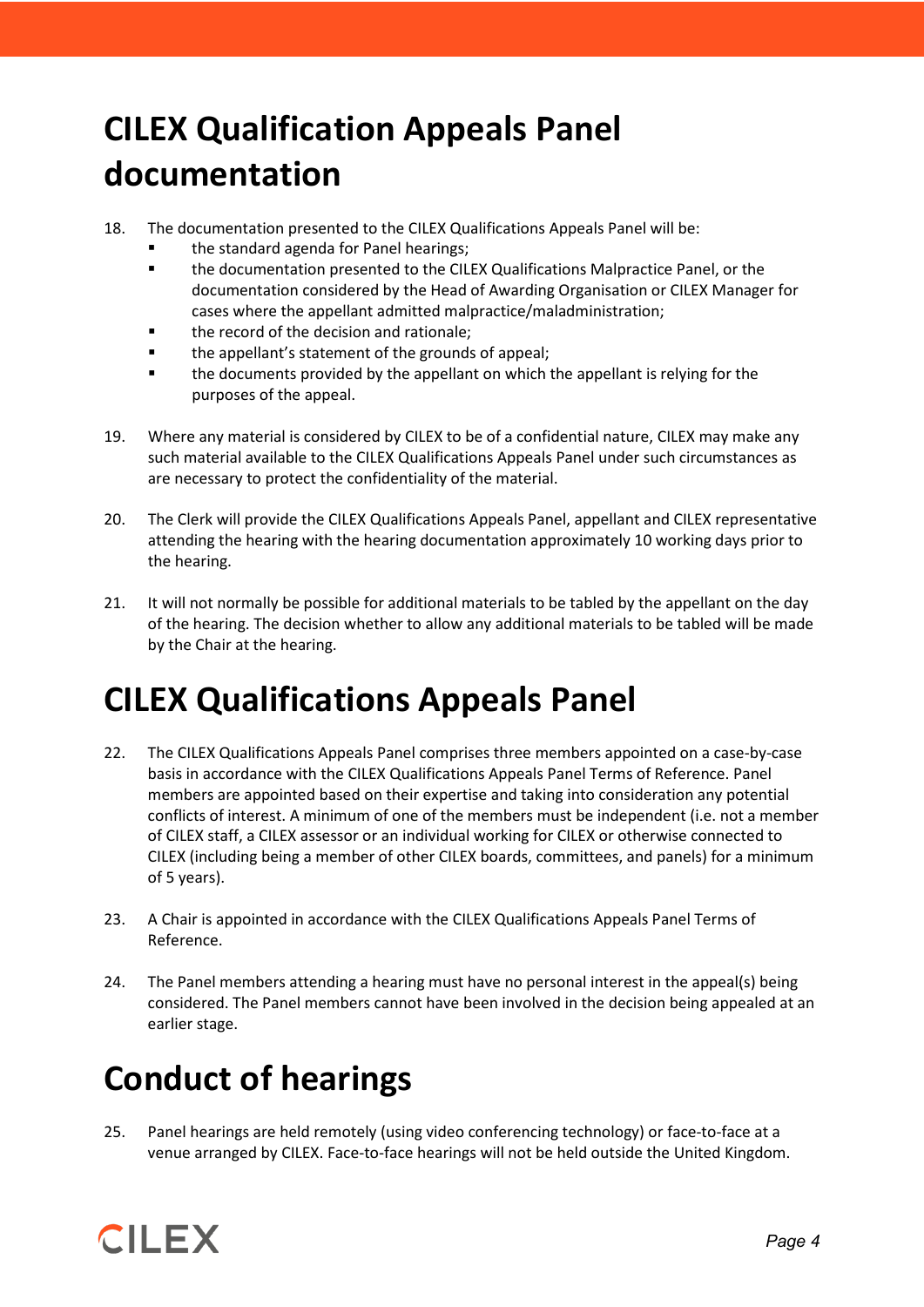- 26. The Chair of the Panel is responsible for ensuring the hearing complies with CILEX procedures and follows the agenda, although some flexibility is permitted to allow for the circumstances of the case and any issues which arise on the day.
- 27. The Panel, with the consent of the appellant, may record the open sessions of the hearing; closed sessions cannot be recorded.
- 28. The Panel will give the appellant the opportunity of being heard. The appellant can choose not to present their evidence to the Panel. In the event that the appellant wishes to be heard, the CILEX representative will also be invited to present their case.
- 29. In the event that the appellant has chosen not to attend the hearing or has failed to confirm their attendance at the hearing, the Panel will continue to consider all the documentary evidence supplied by the appellant.
- 30. In the event that the appellant has stated s/he wishes to attend the hearing and be heard by the Panel, and they do not present themselves at the hearing on the given date and time (either in person or via video conference, as applicable), the hearing will proceed in the appellant's absence.
- 31. The hearing will take the form of a re-examination of the evidence and reports and other relevant documentation presented to the CILEX Qualifications Malpractice Panel or considered by the Head of Awarding Organisation or CILEX Manager and the appellant's appeal statement and supporting documentation.
- 32. The Panel will have the opportunity to question the appellant and the CILEX representative if the appellant has chosen to attend the hearing.
- 33. Neither the appellant nor the CILEX representative are permitted to be present for the Panel's deliberations and decision-making process.

#### **The decision**

- 34. The Panel decides, on the balance of probabilities:
	- (i) whether CILEX has followed its policies and procedures correctly and consistently and applied them properly and fairly in arriving at judgements;
	- (ii) whether there is sufficient evidence to support a decision that malpractice/maladministration is proven;
	- (iii) the appropriateness of the sanction in accordance with the CILEX Sanctions Policy CILEX Regulated Qualifications;
	- (iv) whether the decision was reasonable in light of the evidence.

The Panel may substitute its own decision in relation to (i) to (iv) above.

- 35. Decisions are made by a majority vote of the Panel members present at the hearing. The Panel sets out the reasons for its decision.
- 36. The Clerk is responsible for providing administrative support to the Panel including producing a report of the hearing.

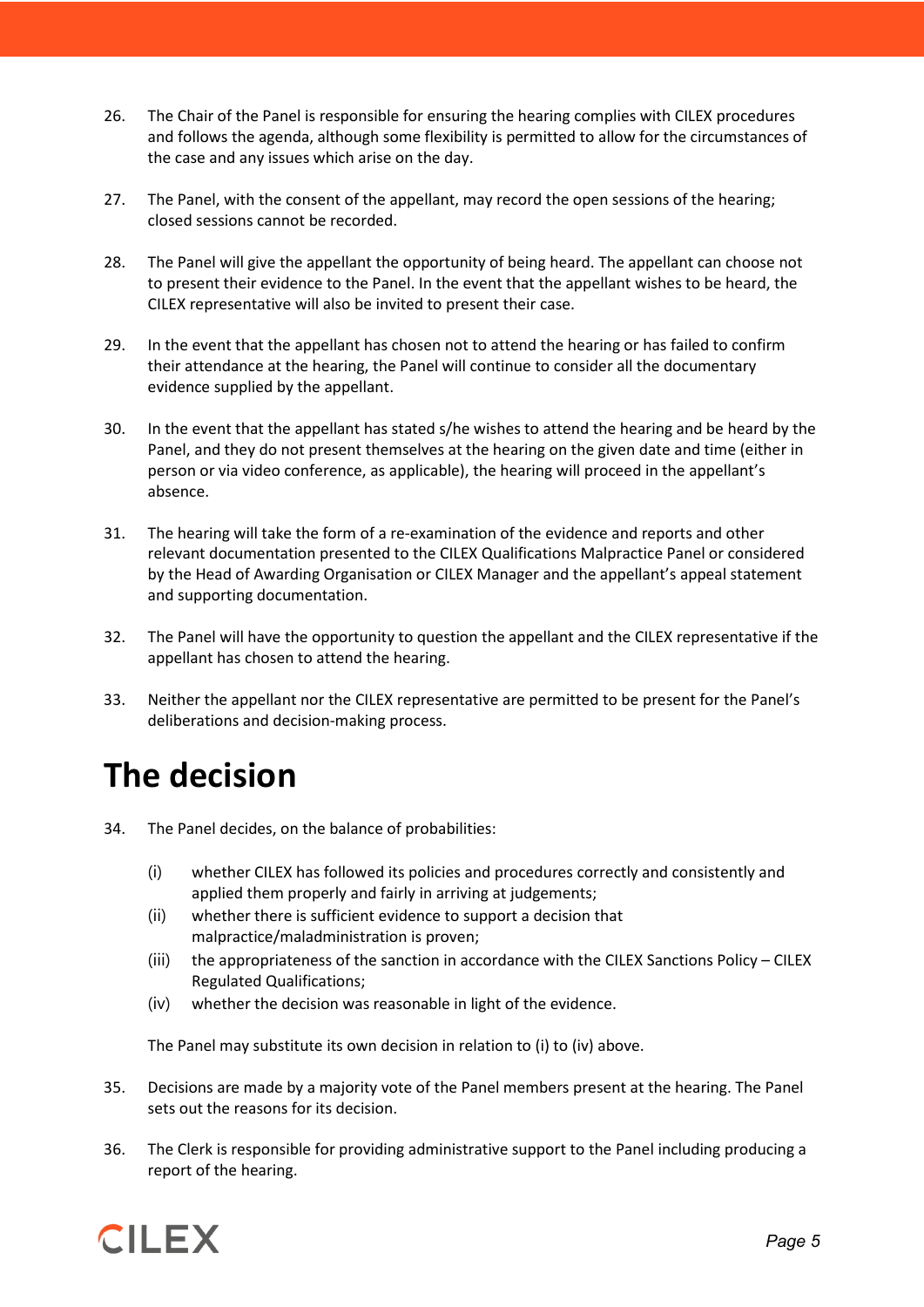- 37. The Panel may make recommendations to CILEX in relation to any issues/concerns which emerged during the appeals hearing. The Clerk will keep a separate record of any recommendations.
- 38. The decision of the Panel is final, no further appeal is permitted.

#### **After the hearing**

- 39. The appellant will be notified of the Panel's decision by the Clerk within 5 working days of the hearing.
- 40. The report of the hearing, approved by the Chair, may be provided to the appellant and CILEX Representative within 10 working days. This report is confidential to the appellant and CILEX.
- 41. The appellant and the CILEX Representative will be offered the opportunity to correct errors of fact made in the report. The decision whether to accept these amendments will be at the discretion of the Chair of the Panel.
- 42. The Clerk will provide the CILEX Quality and Standards team with the Panel's recommendations, and this team is responsible for disseminating the Panel's recommendations to the appropriate members of CILEX staff.

#### **Fees and payments**

- 43. Learners must pay the appeal fee through the myCILEX portal when they request for an appeal.
- 44. Where a training provider requests an appeal on behalf of a learner or where a training provider or member of training provider staff requests an appeal, the training provider will be invoiced for the appropriate fee within 5 working days of a request for an appeal. Payment terms will be strictly 30 days from the date of the invoice. Non-payment of invoices may result in CILEX services being suspended.
- 45. CILEX reserves the right not to progress an appeal application until the correct fee has been paid.
- 46. The fee is refunded if the CILEX Qualifications Appeals Panel upholds the appeal.

## **Record keeping**

47. All documentation associated with the appeal is maintained in the relevant case file.

#### **Retention of materials**

48. CILEX retains all documentation and records in relation to malpractice or maladministration appeals for three years.